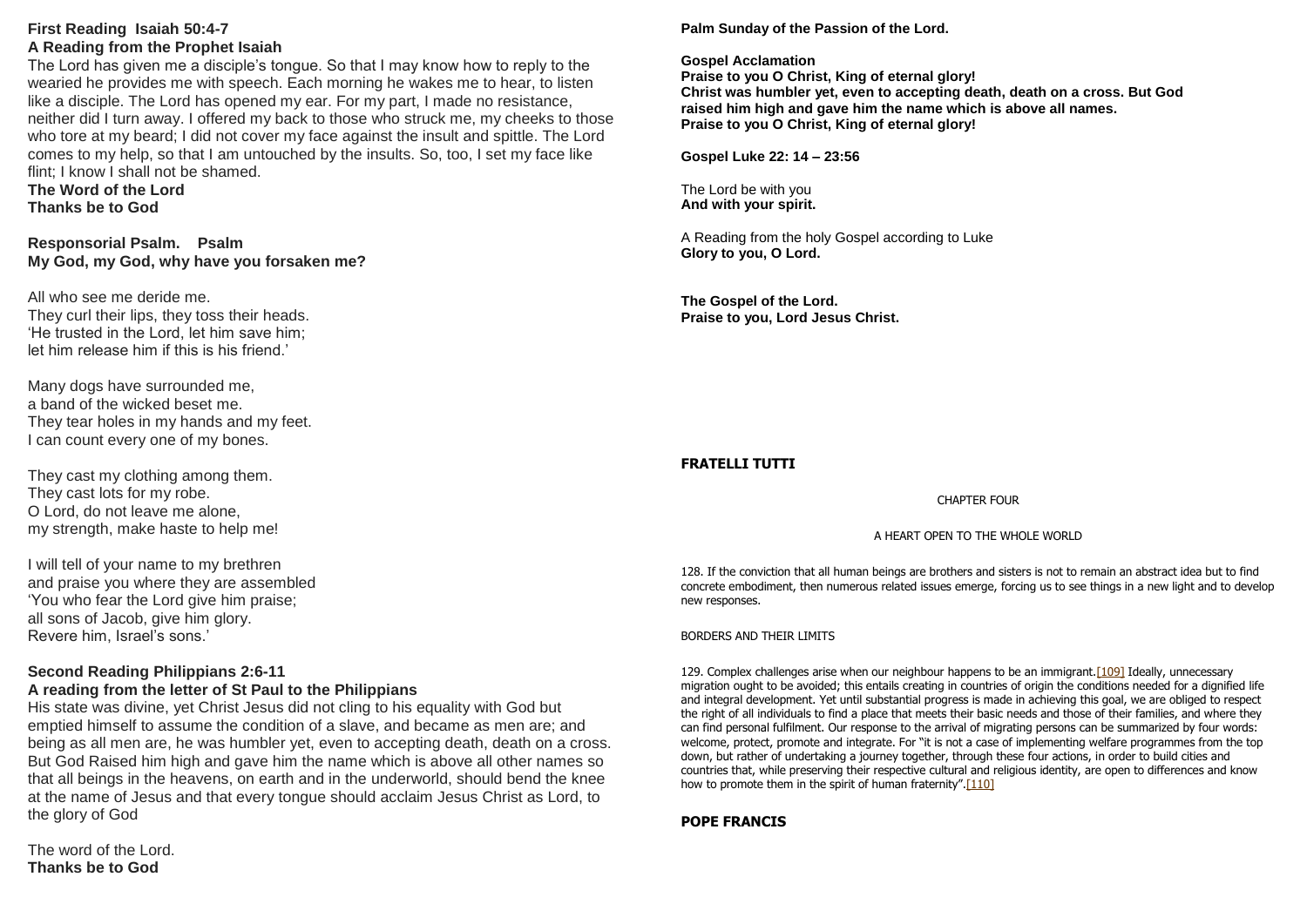|                  |                    | Palm Sunday of the Lord's Passion                                                       |               |  |
|------------------|--------------------|-----------------------------------------------------------------------------------------|---------------|--|
| Saturday         | $6.00 \text{ pm}$  | <b>Bill Hall Bdy</b>                                                                    | St. MM        |  |
| <u>Sunday</u>    | $9.30 \text{ am}$  | <b>Dennis Lowe</b>                                                                      | <b>St Ter</b> |  |
| <u>Sunday</u>    | $11.30 \text{ am}$ | <b>Joan Osbourne Birthday Blessings</b>                                                 | <b>Bl</b> Sac |  |
| <b>Saturday</b>  | Reader             | <b>St MM</b><br><b>Joan Jones</b>                                                       |               |  |
| <u>Sunday</u>    | Reader             | Chris Horbury & Ann Worth                                                               | <b>St Ter</b> |  |
| Sunday           | Reader             | Pam Kershaw                                                                             | <b>Bl</b> Sac |  |
| <u>Tuesday</u>   |                    | <b>NO MASS</b>                                                                          | <b>St Ter</b> |  |
| <u>Wednesday</u> |                    | <b>NO MASS</b>                                                                          | <b>St MM</b>  |  |
|                  |                    | <b>SACRED PASCHAL TRIDUUM</b>                                                           |               |  |
| <b>Thursday</b>  | $6.00 \text{ pm}$  | <b>Albert Batlein</b>                                                                   | <b>Bl</b> Sac |  |
| <u>Friday</u>    | $3.00 \text{ pm}$  | <b>Bl</b> Sac<br><b>Susan Horner RIP</b>                                                |               |  |
| <b>Saturday</b>  | 7.00 pm            | People of the Parish                                                                    | <b>Bl</b> Sac |  |
|                  |                    | <b>EASTER SUNDAY OF THE LORD'S RESURRECTION</b>                                         |               |  |
| <b>SUNDAY</b>    | <b>9.00 AM</b>     | THANKSGIVING MASS FOR ALL HELPERS THAT KEPT THE<br>CHURCH GOING THROUGHOUT THE PANDEMIC | <b>ST TER</b> |  |
| <b>SUNDAY</b>    | 10.30 AM           | <b>YOLANDA OVERTON RIP</b>                                                              | <b>ST MM</b>  |  |
| <b>SUNDAY</b>    | <b>READER</b>      | <b>TONY DEIGHTON &amp; MARY ANN BAILEY</b>                                              | <b>ST TER</b> |  |
| <b>SUNDAY</b>    | <b>READER</b>      | <b>PAM KERSHAW</b>                                                                      | <b>ST MM</b>  |  |

#### *OFFERTORY DONATIONS* **Thank you to all our parishioners for your generous offertory donations.**

|  | <b>THAIR YOU LO AIL OUI DATISHIONERS TOF YOUI GENEROUS OFFERDY QUITALIONS.</b> |  |  |
|--|--------------------------------------------------------------------------------|--|--|
|  | St Ter Envelopes £131.00 Loose Money £20.00                                    |  |  |
|  | St MM Envelopes £143.50 Loose Money £56.87 Raffle £39.00                       |  |  |
|  | BI Sac Envelopes £185.00 Loose Money £75.07 Raffle £32.00                      |  |  |

**ANNOUNCEMENTS**

**There is no longer a legal requirement to wear a face mask. But we would like to ask people to continue to wear a mask unless exempt. We need to look after each other. Thank you for your cooperation. It is much appreciated. Fr. Peter**

**Understanding Capacity Training (Mental Capacity Act) Law and Practice in Parish Pastoral Ministry. Safeguarding Training Saturday 23rd April 2022 (via Zoom) 10.00 am – 12.30. Facilitated by Bob Levesley. The session is particularly useful for anyone who visit the sick and housebound to provide practical and emotional support and/or take Holy Communion. To book a place please contact Jo Pearson on 0114 2566453 or by email [jpearson@hallam-diocese.com](mailto:jpearson@hallam-diocese.com)**

## **Good Friday – Second Collection - HOLY PLACES IN PALESTINE**

## **St Teresa's**

**Blessed Sacrament**

## **St Mary Magdalene's**

The Presbytery, Prospect Street, Cudworth S72 8JS

**Priest: Fr. Peter Iwuoha CM**

**Email:** stteresadarton@gmail.com

[www.barnsleynorth.hallam-diocese.com](http://www.barnsleynorth.hallam-diocese.com/)

**Tele:** 01226 710320

# *EASTER MASS TIMES*

# *TRIDUUM*

| Maundy Thursday     |                          | <b>Blessed Sacrament</b> | 6.00 pm     |  |
|---------------------|--------------------------|--------------------------|-------------|--|
| Good Friday         |                          | <b>Blessed Sacrament</b> | $3.00 \;pm$ |  |
| Holy Saturday Vigil |                          | <b>Blessed Sacrament</b> | $7.00 \;pm$ |  |
|                     |                          |                          |             |  |
| Easter Sunday       | <b>St Teresa's</b>       |                          | 9.00 am     |  |
| Easter Sunday       | <b>St Mary Magdalene</b> |                          |             |  |